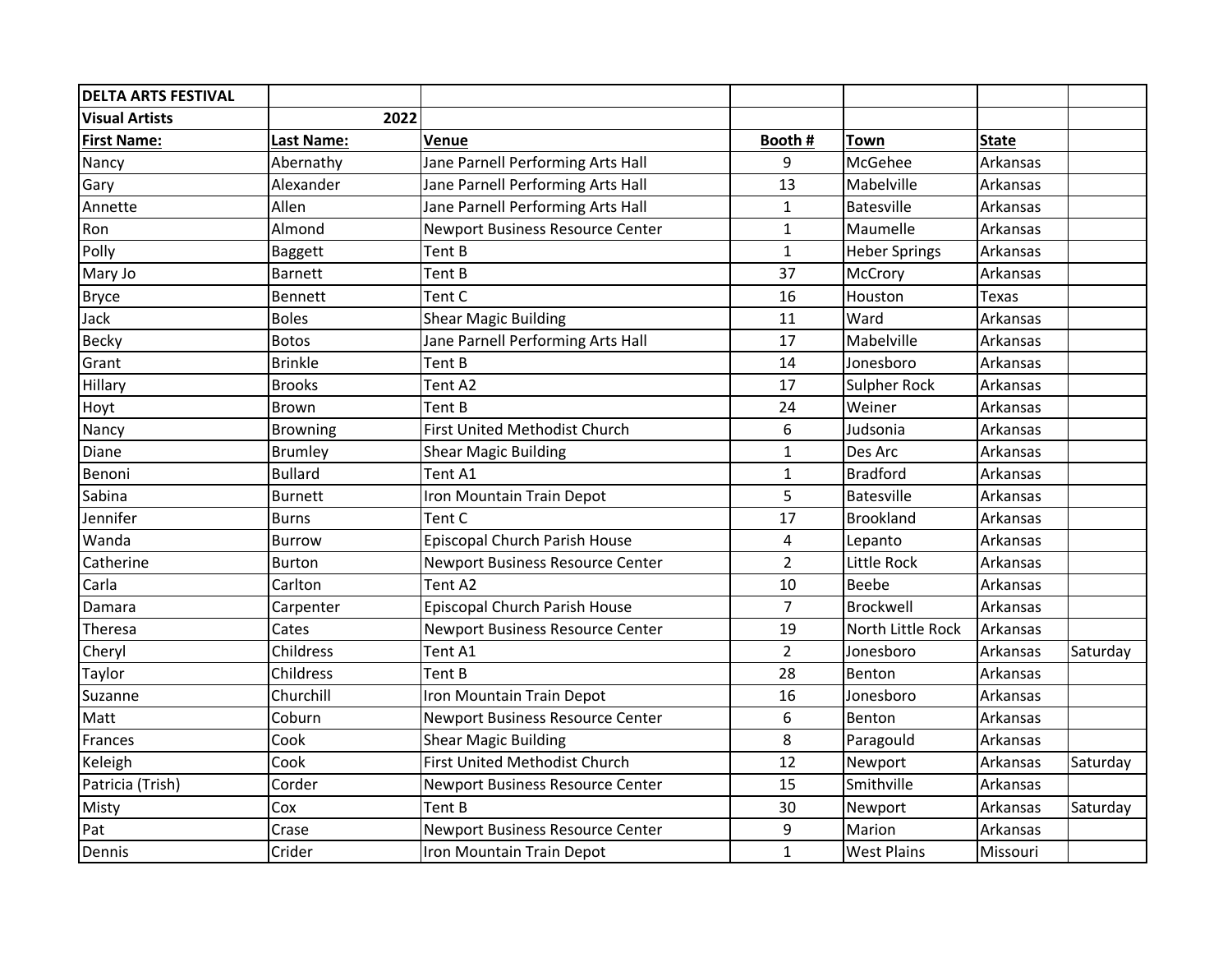| Samantha             | Curl            | Tent C                                  | 18             | <b>Bradford</b>      | Arkansas  |          |
|----------------------|-----------------|-----------------------------------------|----------------|----------------------|-----------|----------|
| April                | Davidson        | Tent A1                                 | 10             | Cave City            | Arkansas  |          |
| Page                 | Davis           | <b>Shear Magic Building</b>             | $\overline{2}$ | Sherwood             | Arkansas  |          |
| Madison              | Duff            | Tent C                                  | 21             | Maynard              | Arkansas  |          |
| Peggy                | Duff            | Tent C                                  | 22             | Maynard              | Arkansas  |          |
| Holly                | Fellows-Wilmans | Tent B                                  | 26             | Newport              | Arkansas  |          |
| Linda                | Fergerson       | <b>Shear Magic Building</b>             | 9              | Jacksonport          | Arkansas  |          |
| Linda                | Fletcher        | Episcopal Church Parish House           | $\mathbf{1}$   | Benton               | Arkansas  |          |
| Gail                 | Fogleman        | Newport Business Resource Center        | 8              | Marion               | Arkansas  |          |
| Jamie                | Freyaldenhoven  | Tent B                                  | $\overline{2}$ | Little Rock          | Arkansas  |          |
| Rebecca              | Gardner         | Tent A1                                 | 9              | Jonesboro            | Arkansas  |          |
| Elizabeth "Boo"      | Gardo           | Tent B                                  | 23             | Memphis              | Tennessee |          |
| Stacy                | Gestring        | Jane Parnell Performing Arts Hall       | 5              | Jonesboro            | Arkansas  |          |
| Matthew              | Getman          | Tent A1                                 | 8              | Newport              | Arkansas  |          |
| Linda                | Gonzales        | Iron Mountain Train Depot               | 19             | Williford            | Arkansas  |          |
| Angela               | Green           | Newport Business Resource Center        | 5              | North Little Rock    | Arkansas  |          |
| Shalya               | Griffis         | Tent B                                  | 6              | <b>Batesville</b>    | Arkansas  | Saturday |
| Sherri               | Groves          | Episcopal Church Parish House           | 9              | Hardy                | Arkansas  |          |
| Aric                 | Hagar           | Tent A2                                 | 13             | Jonesboro            | Arkansas  |          |
| Mary                 | Haller          | Tent B                                  | $\overline{4}$ | Eureka Springs       | Arkansas  |          |
| Molly                | Harrington      | Tent B                                  | 5              | <b>Evening Shade</b> | Arkansas  |          |
| James                | Hayes           | <b>Newport Business Resource Center</b> | 20             | Pine Bluff           | Arkansas  |          |
| <b>Brian</b>         | Hickey          | Tent A1                                 | 13             | Searcy               | Arkansas  |          |
| Susan                | <b>Hicks</b>    | Tent B                                  | 39             | North Little Rock    | Arkansas  | Saturday |
| Ashley               | Hilder          | Tent A2                                 | 6              | Marion               | Arkansas  |          |
| Debbie               | Hinson          | Newport Business Resource Center        | 3              | Little Rock          | Arkansas  |          |
| Kim                  | Hoefer          | Tent A1                                 | 3              | Doniphan             | Missouri  |          |
| Leon                 | Hoffman         | Tent C                                  | 20             | Tilly                | Arkansas  |          |
| Shirley              | Howard          | <b>Shear Magic Building</b>             | 6              | Cabot                | Arkansas  |          |
| Joshua               | Hudson          | <b>Newport Business Resource Center</b> | 11             | Paragould            | Arkansas  |          |
| Moriah               | Hutson          | Tent A2                                 | $\mathbf{1}$   | Little Rock          | Arkansas  |          |
| John 3:37 Ministries |                 | Tent B                                  | 27             | Remmel               | Arkansas  |          |
| Dana                 | Johnson         | Iron Mountain Train Depot               | $\overline{7}$ | Yellville            | Arkansas  |          |
| Susie                | Johnson         | <b>Shear Magic Building</b>             | $\overline{7}$ | Judsonia             | Arkansas  |          |
| Carol                | Johnston        | Tent A2                                 | $\overline{2}$ | Marion               | Arkansas  |          |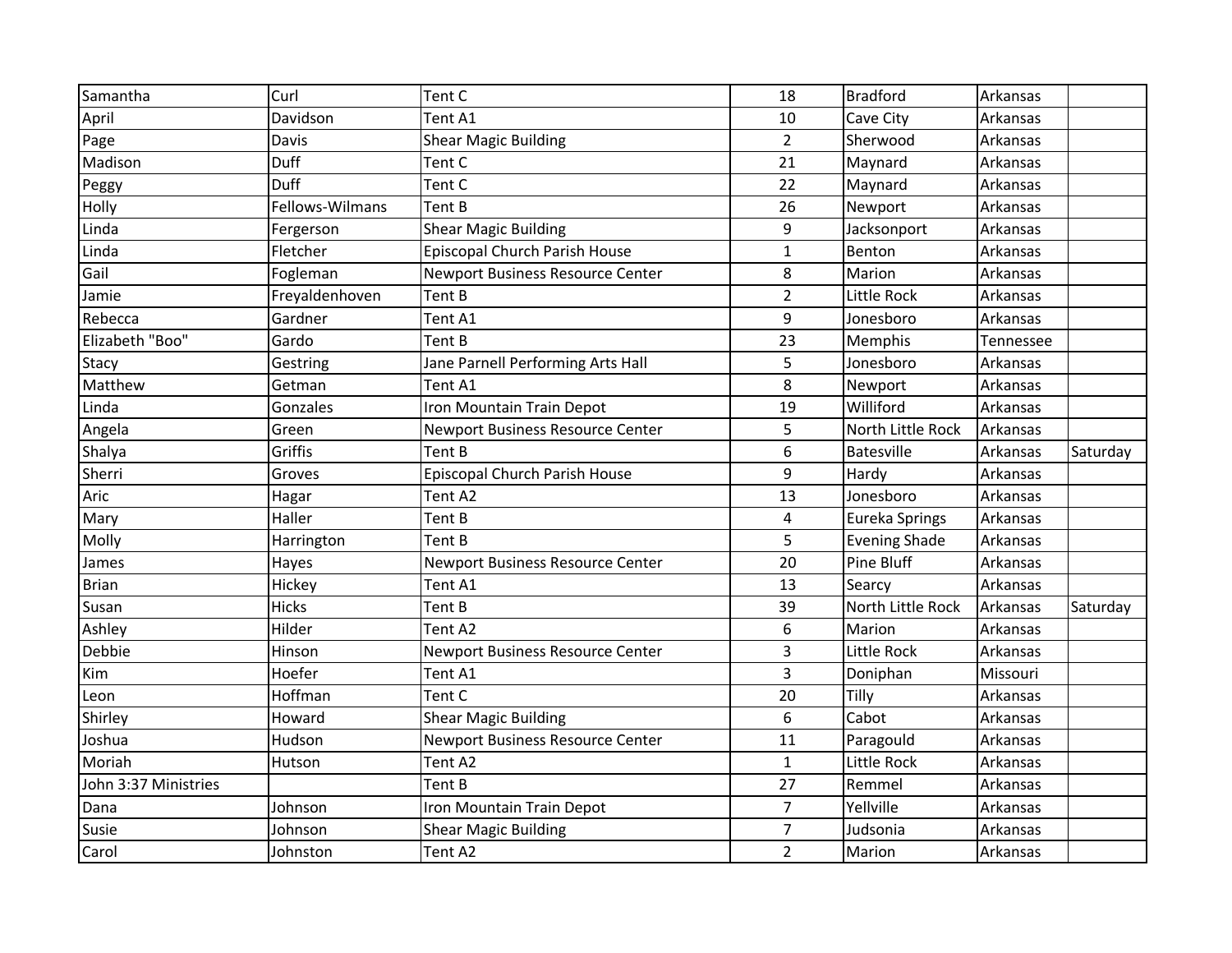| Amber          | Jones      | Tent A2                                 | 15               | Jonesboro           | Arkansas  |          |
|----------------|------------|-----------------------------------------|------------------|---------------------|-----------|----------|
| Beau           | Jones      | <b>Newport Business Resource Center</b> | 14               | Jonesboro           | Arkansas  |          |
| Steve          | Jones      | Newport Business Resource Center        | $\overline{7}$   | Conway              | Arkansas  |          |
| Pat            | Judd       | Iron Mountain Train Depot               | 17               | Jonesboro           | Arkansas  |          |
| Winter         | Keller     | Tent A2                                 | 9                | Newport             | Arkansas  |          |
| Judy           | Kemp       | First United Methodist Church           | 14               | Jonesboro           | Arkansas  |          |
| Maddie         | Kiefer     | Jane Parnell Performing Arts Hall       | $\overline{2}$   | Yellville           | Arkansas  |          |
| <b>Brandon</b> | King       | Newport Business Resource Center        | $\pmb{4}$        | Jonesboro           | Arkansas  |          |
| Cindy          | Koplen     | Episcopal Church Parish House           | $\overline{2}$   | Austin              | Arkansas  |          |
| Kevin          | Koplen     | Episcopal Church Parish House           | $\overline{3}$   | Austin              | Arkansas  |          |
| Gail           | Kyzar      | Jane Parnell Performing Arts Hall       | $\overline{4}$   | Marion              | Arkansas  |          |
| Belinda        | Lawson     | Tent C                                  | 23               | Pine Bluff          | Arkansas  |          |
| Katie          | Lewis      | Tent A1                                 | 12               | Newport             | Arkansas  |          |
| Becky          | Lindner    | First United Methodist Church           | 10               | Pocahontas          | Arkansas  |          |
| Juanita        | Luster     | Tent B                                  | 34               | McCrory             | Arkansas  |          |
| Judy Huey      | Manning    | Jane Parnell Performing Arts Hall       | 10               | <b>Forrest City</b> | Arkansas  |          |
| Joe            | Martin     | Iron Mountain Train Depot               | $\overline{2}$   | Little Rock         | Arkansas  |          |
| Leilani        | McAllister | Tent A1                                 | 11               | Newark              | Arkansas  | Saturday |
| Kristin        | McCaslin   | First United Methodist Church           | $\overline{3}$   | Little Rock         | Arkansas  |          |
| Aline          | McCracken  | Iron Mountain Train Depot               | 13               | Concord             | Arkansas  |          |
| Wanda          | McGaughey  | First United Methodist Church           | 15               | Jonesboro           | Arkansas  |          |
| Dewana         | McIntosh   | Newport Business Resource Center        | 10               | Smithville          | Arkansas  |          |
| Joe            | McKay      | Tent B                                  | 19               | Paron               | Arkansas  |          |
| Lynette        | McKinney   | Shear Magic building                    | 12               | Newark              | Arkansas  |          |
| Peggy Ann      | Meitzen    | Jane Parnell Performing Arts Hall       | $\boldsymbol{6}$ | <b>Batesville</b>   | Arkansas  |          |
| Norman         | Meklakov   | Tent B                                  | 25               | Bay                 | Arkansas  |          |
| Darian         | Melton     | Episcopal Church Parish House           | 10               | Paragould           | Arkansas  |          |
| Lauren         | Meredith   | Tent B                                  | $\overline{7}$   | Little Rock         | Arkansas  |          |
| Victoria       | Morgan     | Tent C                                  | 14               | Maynard             | Arkansas  |          |
| Amy            | Morris     | <b>Shear Magic Building</b>             | 10               | Paragould           | Arkansas  |          |
| Kelley         | Naylor     | Newport Business Resource Center        | 22               | Russellville        | Arkansas  |          |
| Shelby         | Noblin     | Tent A2                                 | 5                | Memphis             | Tennessee |          |
| Misty          | Osborne    | First United Methodist Church           | 4                | Searcy              | Arkansas  |          |
| Neal           | Pankey     | Jane Parnell Performing Arts Hall       | 3                | Newport             | Arkansas  |          |
| Pam            | Papich     | Iron Mountain Train Depot               | 17               | Jonesboro           | Arkansas  |          |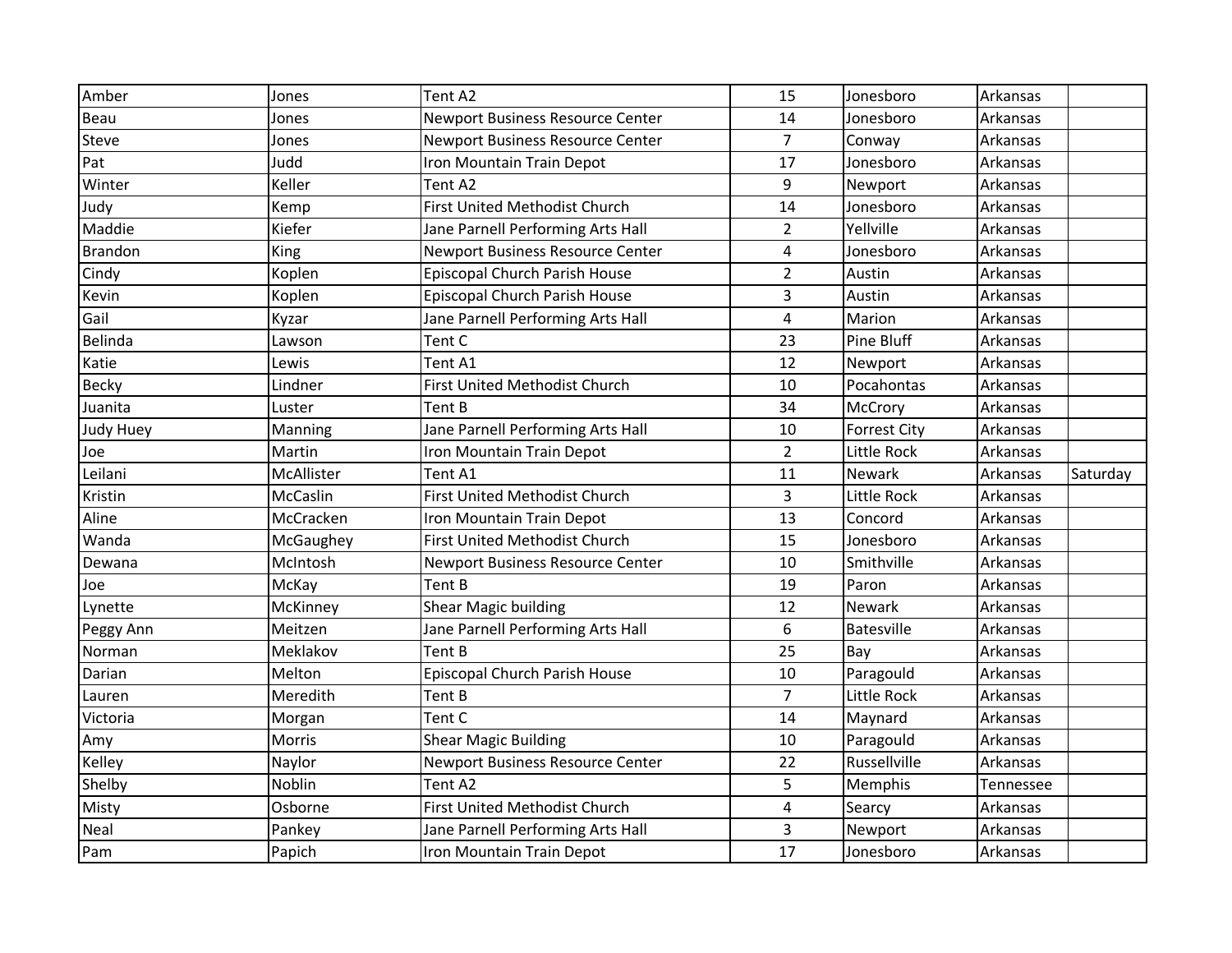| Sally          | Papich      | Iron Mountain Train Depot         | 6            | Jonesboro            | Arkansas     |          |
|----------------|-------------|-----------------------------------|--------------|----------------------|--------------|----------|
| Leia           | Parks       | Tent A2                           | 8            | <b>Batesville</b>    | Arkansas     |          |
| Penny Jo       | Pausch      | <b>Shear Magic Building</b>       | 4            | Jonesboro            | Arkansas     |          |
| Cheri          | Peden       | First United Methodist Church     | 13           | Searcy               | Arkansas     |          |
| Donna          | Peterson    | Tent A2                           | 3            | Searcy               | Arkansas     |          |
| Jeff           | Phillips    | First United Methodist Church     | 11           | Newport              | Arkansas     |          |
| Edgar          | Pineda      | Tent B                            | 8            | Newport              | Arkansas     |          |
| Jim            | Porterfield | Iron Mountain Train Depot         | 14           | Pocahontas           | Arkansas     |          |
| Robin          | Porterfield | Iron Mountain Train Depot         | 15           | Pocahontas           | Arkansas     |          |
| Hart Kelly     | Quinn       | Iron Mountain Train Depot         | 3            | Oxford               | Mississippi  |          |
| Vonda          | Rainey      | Newport Business Resource Center  | 24           | Little Rock          | Arkansas     |          |
| Julie          | Reardon     | First United Methodist Church     | $\mathbf{1}$ | Batesville           | Arkansas     |          |
| Misty          | Reedy       | Tent A2                           | 11           | jacksonville         | Arkansas     | Saturday |
| Carol Chiasson | Rivas       | Jane Parnell Performing Arts Hall | 11           | Flippin              | Arkansas     |          |
| Lakisha        | Roberts     | Tent B                            | 31           | Newport              | Arkansas     |          |
| Sherrell       | Rodgers     | Newport Business Resource Center  | 16           | Jonesboro            | Arkansas     |          |
| Sue            | Rogers      | <b>Shear Magic Building</b>       | 3            | <b>Dallas</b>        | Texas        |          |
| <b>Brent</b>   | Rowley      | Tent B                            | 10           | Russellville         | Arkansas     |          |
| Connie         | Russell     | Tent B                            | 32           | Drasco               | Arkansas     |          |
| Elizabeth      | Sadler      | Jane Parnell Performing Arts Hall | 15           | Pine Bluff           | Arkansas     |          |
| Bonnie         | Schwartz    | Jane Parnell Performing Arts Hall | 12           | <b>Heber Springs</b> | Arkansas     |          |
| Marlin         | Schwartz    | Tent B                            | 11           | <b>Heber Springs</b> | Arkansas     |          |
| Wendy          | Scoggin     | Tent B                            | 16           | Newport              | Arkansas     |          |
| Janelle L      | Selvidge    | First United Methodist Church     | $\mathsf 9$  | Searcy               | Arkansas     | Saturday |
| Jeremy         | Serna       | Tent B                            | 12           | Brownwell            | <b>Texas</b> |          |
| Diana          | Shearon     | Newport Business Resource Center  | 23           | North Little Rock    | Arkansas     |          |
| Paul           | Sherman     | Tent B                            | 40           | Jonesboro            | Arkansas     |          |
| Sean           | Shrum       | Newport Business Resource Center  | 21           | Jonesboro            | Arkansas     |          |
| Lydia          | Simmons     | Tent B                            | 22           | Conway               | Arkansas     |          |
| Sami           | Simmons     | Tent B                            | 13           | Bono                 | Arkansas     |          |
| Meg            | Simons      | Iron Mountain Train Depot         | 8            | <b>Bull Shoals</b>   | Arkansas     |          |
| Pam            | Sims        | Tent B                            | 9            | Conway               | Arkansas     |          |
| lana           | Sinkutch    | Jane Parnell Performing Arts Hall | 14           | <b>Heber Springs</b> | Arkansas     |          |
| Allison        | Smith       | Newport Business Resource Center  | 13           | Jonesboro            | Arkansas     |          |
| Connie         | Smith       | Tent B                            | 36           | <b>Bald Knob</b>     | Arkansas     |          |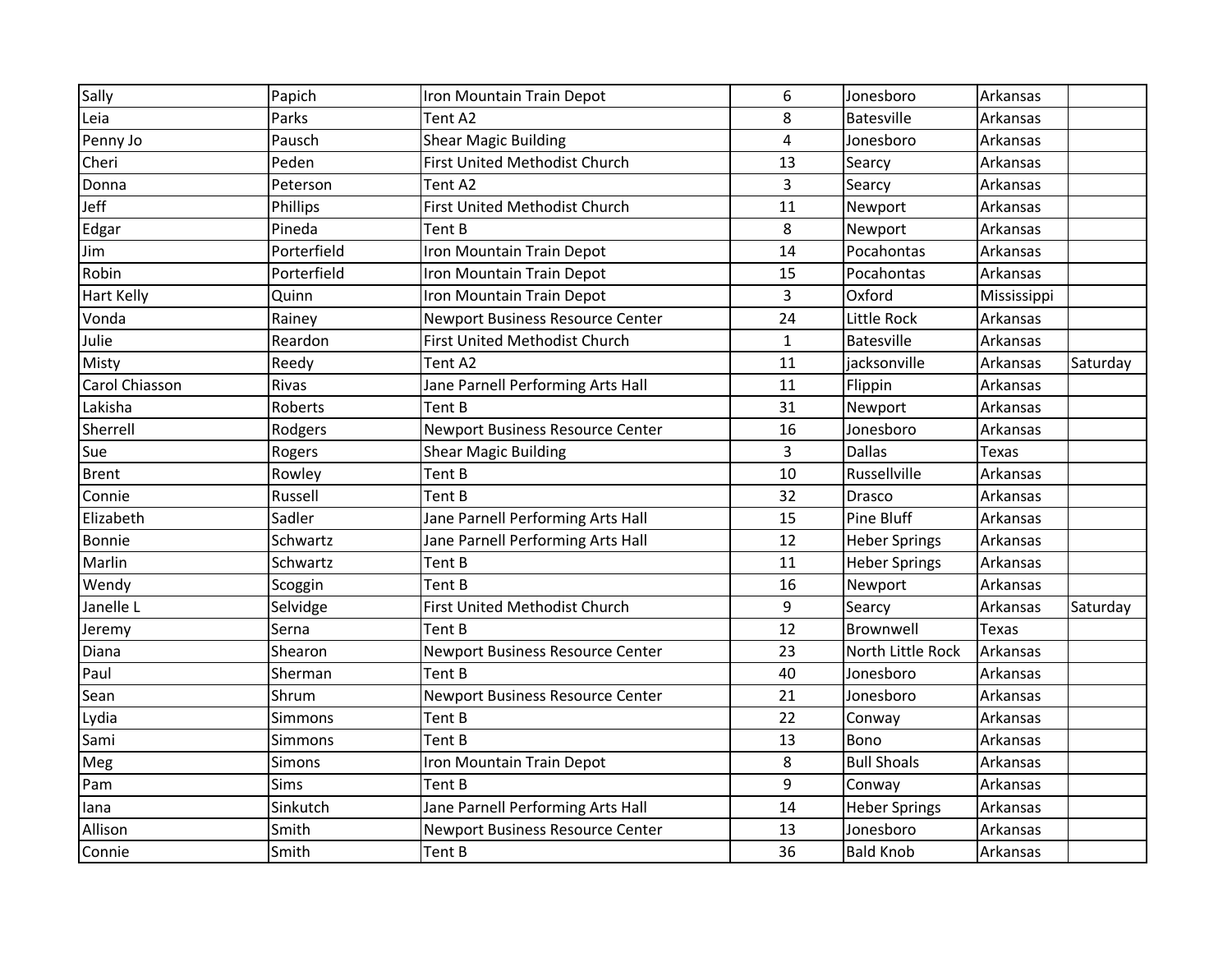| Donald           | Smith          | <b>Newport Business Resource Center</b> | 18                      | Newport            | Arkansas |          |
|------------------|----------------|-----------------------------------------|-------------------------|--------------------|----------|----------|
| Jessie & Amelia  | Smith          | Tent B                                  | 3                       | Paragould          | Arkansas | Friday   |
| <b>Barbara</b>   | Smock          | Iron Mountain Train Depot               | 18                      | Hardy              | Arkansas |          |
| Khairan          | Stafford       | First United Methodist Church           | 8                       | Newport            | Arkansas |          |
| Sara             | Stone          | Tent A2                                 | 18                      | Paragould          | Arkansas |          |
| Debbie           | Strobel        | Newport Business Resource Center        | 17                      | North Little Rock  | Arkansas |          |
| Stacie           | Sullivan       | Tent B                                  | 29                      | Tuckerman          | Arkansas |          |
| Chenoa           | <b>Summers</b> | Tent B                                  | 18                      | Jonesboro          | Arkansas |          |
| Jan              | Sutton         | Jane Parnell Performing Arts Hall       | 18                      | Scott              | Arkansas |          |
| Ron              | Taegtmeyer     | Iron Mountain Train Depot               | 20                      | Colt               | Arkansas |          |
| Thom             | Taylor         | Tent C                                  | 25                      | Newport            | Arkansas |          |
| Joy              | <b>Tegels</b>  | Iron Mountain Train Depot               | $\overline{4}$          | Ash Flat           | Arkansas |          |
| Kathy            | Thomas         | Tent B                                  | 15                      | Yellville          | Arkansas |          |
| Kimberlee        | Thomas         | Tent A2                                 | $\overline{7}$          | Newport            | Arkansas |          |
| Debra            | Thompson       | Episcopal Church Parish House           | 8                       | Newport            | Arkansas |          |
| Jennifer         | Throesch       | Tent A2                                 | 16                      | Jonesboro          | Arkansas |          |
| Dave             | Timko          | Tent A1                                 | 14                      | Batesville         | Arkansas |          |
| Gaylene          | Timmons        | Jane Parnell Performing Arts Hall       | 16                      | Bay                | Arkansas |          |
| Amanda           | Topich         | Tent B                                  | 38                      | Searcy             | Arkansas |          |
| Margaret Allison | Totten         | Tent B                                  | 21                      | <b>Bella Vista</b> | Arkansas |          |
| Kristie          | Tudor          | Tent B                                  | 33                      | Salem              | Arkansas |          |
| Cindy            | Turner         | Episcopal Church Parish House           | 5                       | Newport            | Arkansas |          |
| Zina             | Underwood      | Tent A2                                 | $\overline{\mathbf{4}}$ | Cabot              | Arkansas |          |
| Sergio           | Valdivia       | Tent A1                                 | $\overline{4}$          | Little Rock        | Arkansas |          |
| Kay              | Vanderputten   | <b>Shear Magic Building</b>             | 5                       | Cherokee Village   | Arkansas |          |
| Kelly            | VanHook        | Iron Mountain Train Depot               | 10                      | Searcy             | Arkansas |          |
| Rick             | VanHook        | Iron Mountain Train Depot               | 9                       | Searcy             | Arkansas |          |
| Rylea            | Wakefield      | Tent A2                                 | 14                      | Jacksonville       | Arkansas |          |
| Jeannie          | Walsh          | Jane Parnell Performing Arts Hall       | $\overline{7}$          | Jonesboro          | Arkansas |          |
| Teresa           | Warren         | Tent C                                  | 19                      | Sherwood           | Arkansas |          |
| Evelyne          | Weatherford    | Tent A2                                 | 12                      | Jonesboro          | Arkansas | Saturday |
| Lori             | Weeks          | Newport Business Resource Center        | 12                      | Little Rock        | Arkansas |          |
| Montana          | West           | <b>First United Methodist Church</b>    | $\overline{7}$          | Jonesboro          | Arkansas |          |
| Pamelia          | Wetzel         | Tent A1                                 | 6                       | Ward               | Arkansas |          |
| Sandy            | Wheaton        | Tent B                                  | 20                      | Newport            | Arkansas |          |